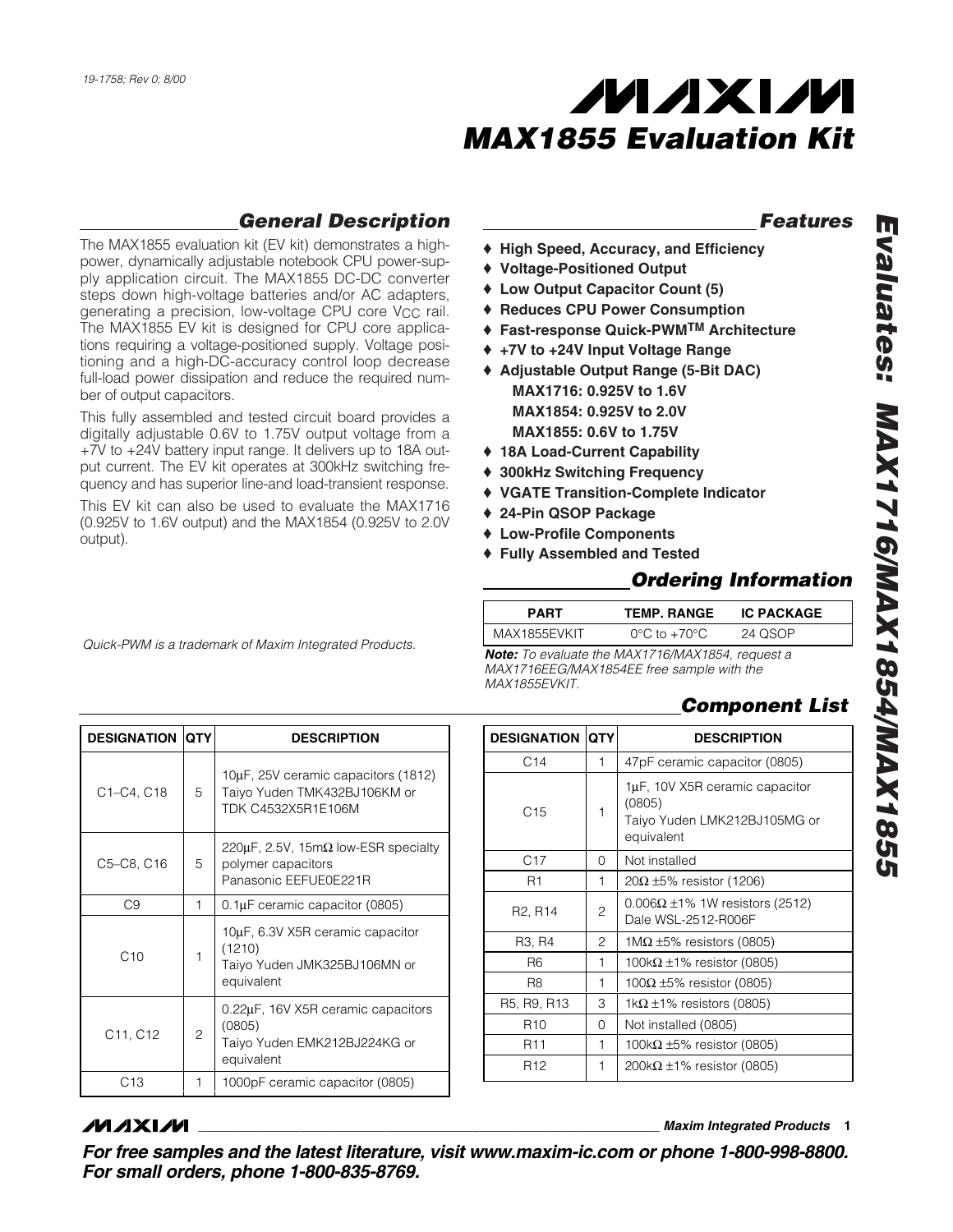| <b>DESIGNATION</b> | <b>QTY</b>     | <b>DESCRIPTION</b>                                                                                                              |  |
|--------------------|----------------|---------------------------------------------------------------------------------------------------------------------------------|--|
| D1                 | 1              | 2A Schottky diode<br>Central Semiconductor CMSH2-40<br>STM-Microelectronics STPS2L25U or<br>International Rectifier 10MQ040     |  |
| D <sub>2</sub>     | 1              | 100mA Schottky diode<br>Central Semiconductor CMPSH-3                                                                           |  |
| D3                 | 1              | 1A Schottky diode<br>Motorola MBRS130LT3 or<br>International Rectifier 10BQ040 or<br>Nihon EC10QS03                             |  |
| L1                 | 1              | 0.68µH power inductor<br>Sumida CEP125 #4712-T007 or<br>Sumida CDEP134H-0R6 or<br>Panasonic ETOP6F0R6BFA                        |  |
| N1, N4             | 2              | N-channel MOSFETs (8-pin SO)<br>International Rectifier IRF7811 or<br>International Rectifier IRF7811A                          |  |
| N2, N3             | $\overline{c}$ | N-channel MOSFETs (8-pin SO)<br>International Rectifier IRF7811 or<br>International Rectifier IRF7811A or<br>Fairchild FDS7764A |  |

### *Quick Start*

- 1) Ensure that the circuit is connected correctly to the supplies and dummy load prior to applying any power.
- 2) Ensure that the shunt is connected at JU1 (SHDN = V<sub>CC</sub>).
- 3) Turn on battery power prior to +5V bias power; otherwise, the output UVLO timer will time out and the FAULT latch will be set, disabling the regulator until +5V power is cycled or shutdown is toggled.
- 4) Observe the output with the DMM and/or oscilloscope. Look at the LX switching-node and MOSFET gate-drive signals while varying the load current.
- 5) Set switch SW1 per Table 1 to get the desired output voltage.

### *Recommended Equipment*

- +7V to +24V, >30W power supply, battery, or notebook AC adapter
- DC bias power supply, 5V at 100mA

### *Component List (continued)*

| <b>DESIGNATION</b> | QTY            | <b>DESCRIPTION</b>                                                 |
|--------------------|----------------|--------------------------------------------------------------------|
| N <sub>5</sub>     | O              | Not installed                                                      |
| U1                 | 1              | MAX1855EEG (24-pin QSOP)                                           |
| JU1                | 2              | 2-pin headers                                                      |
| None               | 2              | Shunts (JU1, JU2)                                                  |
| SW <sub>1</sub>    | 1              | DIP-5 dip switch                                                   |
| SW <sub>2</sub>    | 1              | Momentary switch, normally open<br>Digi-Key P8006/7S               |
| J1                 | 1              | Scope-probe connector<br>Berg Electronics 33JR135-1                |
| None               | $\overline{4}$ | Rubber bumpers 3M SJ-5007 or<br>Mouser 517-SJ-5007BK or equivalent |
| None               | 1              | MAX1716/MAX1854/MAX1855<br>PC board                                |
| None               | 1              | MAX1855 EV kit data sheet                                          |
| None               | 1              | MAX1716/MAX1854/MAX1855<br>data sheet                              |

- Dummy load capable of sinking 18A
- Digital multimeter (DMM)
- 100MHz dual-trace oscilloscope

### *Detailed Description*

This 18A buck-regulator design is optimized for a 300kHz frequency and output voltage settings around 1.35V to 1.6V. At lower output voltages, transient response degrades slightly and efficiency worsens. At  $V_{\text{OUT}} = 1.6V$ , inductor ripple is approximately 30%, with a resulting pulse-skipping threshold at roughly  $I_{\text{LOAD}} =$  $3A$  with  $V_{IN} = 12V$ .

#### *Setting the Output Voltage*

The MAX1855 uses an internal 5-bit DAC as a feedback resistor voltage divider. The output voltage can be digitally set from 0.6V to 1.75V, using the D0–D4 inputs (Table 1).

#### *Load-Transient Experiment*

One interesting experiment is to subject the output to large, fast load transients and observe the output with

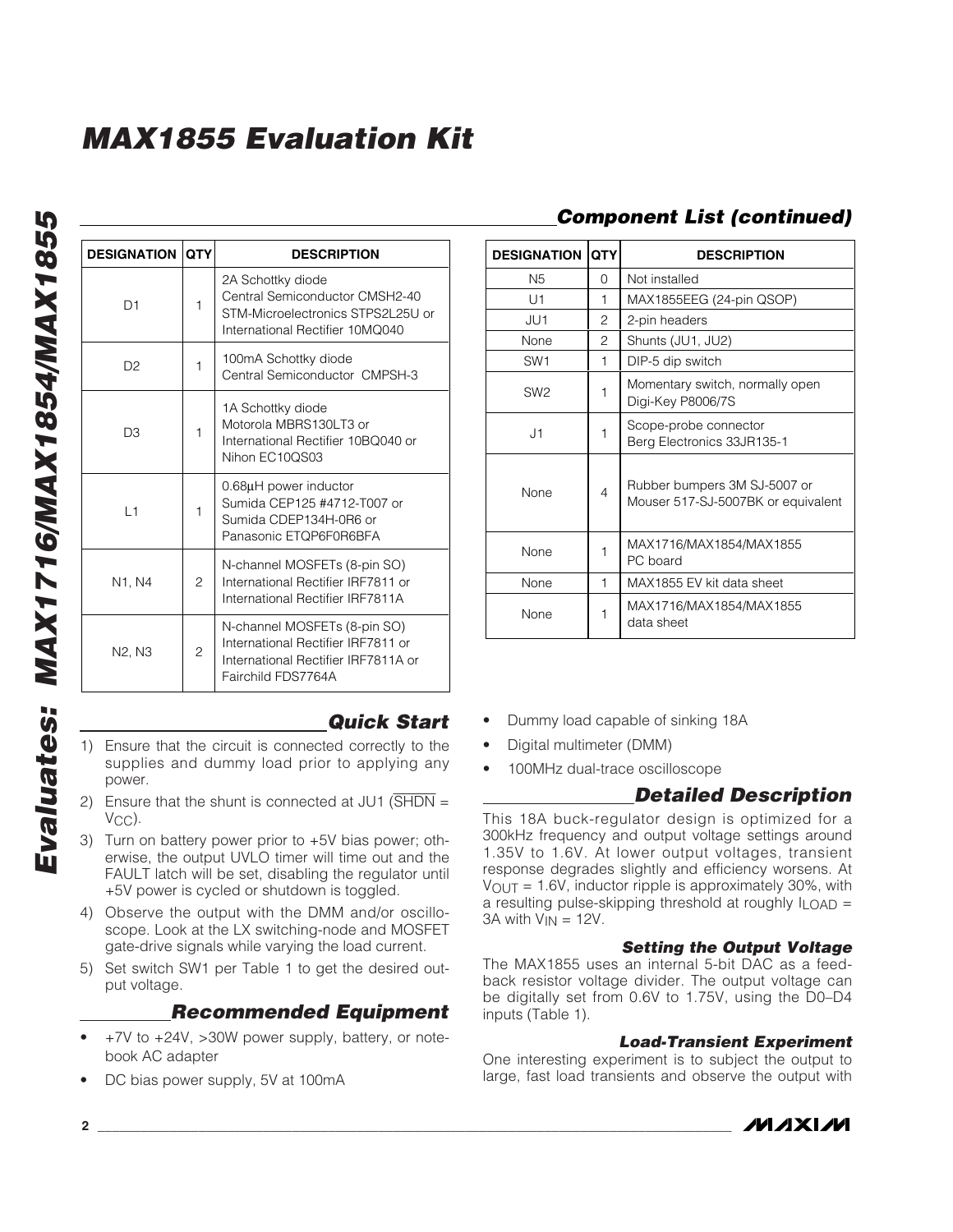|                     |                     |                     |                     | D <sub>0</sub>      |                | <b>OUTPUT VOLTAGE (V)</b> |                |
|---------------------|---------------------|---------------------|---------------------|---------------------|----------------|---------------------------|----------------|
| D <sub>4</sub>      | D <sub>3</sub>      | D <sub>2</sub>      | D <sub>1</sub>      |                     | <b>MAX1716</b> | <b>MAX1854</b>            | <b>MAX1855</b> |
| $\mathbf 0$         | $\mathsf{O}\xspace$ | $\mathsf{O}\xspace$ | $\mathsf{O}\xspace$ | $\mathsf{O}\xspace$ | NO CPU*        | 2.000                     | 1.750          |
| 0                   | $\mathbf{O}$        | $\mathsf{O}\xspace$ | 0                   | 1                   | NO CPU*        | 1.950                     | 1.700          |
| 0                   | $\mathsf{O}\xspace$ | $\mathsf{O}\xspace$ | $\mathbf{1}$        | $\mathbf 0$         | NO CPU*        | 1.900                     | 1.650          |
| $\mathbf 0$         | $\mathsf{O}\xspace$ | $\mathsf{O}\xspace$ | $\mathbf{1}$        | 1                   | NO CPU*        | 1.850                     | 1.600          |
| 0                   | $\mathsf{O}\xspace$ | 1                   | $\mathbf 0$         | $\mathsf{O}\xspace$ | NO CPU*        | 1.800                     | 1.550          |
| $\mathbf 0$         | $\mathsf{O}\xspace$ | 1                   | 0                   | $\mathbf{1}$        | NO CPU*        | 1.750                     | 1.500          |
| 0                   | $\mathsf{O}\xspace$ | 1                   | 1                   | $\mathbf 0$         | NO CPU*        | 1.700                     | 1.450          |
| $\mathsf{O}\xspace$ | $\mathsf{O}\xspace$ | $\mathbf{1}$        | $\mathbf{1}$        | 1                   | NO CPU*        | 1.650                     | 1.400          |
| $\mathsf{O}\xspace$ | 1                   | $\mathsf{O}\xspace$ | $\mathbf 0$         | $\mathbf 0$         | 1.600          | 1.600                     | 1.350          |
| 0                   | 1                   | $\mathsf{O}\xspace$ | 0                   | 1                   | 1.550          | 1.550                     | 1.300          |
| 0                   | 1                   | $\mathsf{O}\xspace$ | $\mathbf{1}$        | $\mathsf{O}\xspace$ | 1.500          | 1.500                     | 1.250          |
| 0                   | 1                   | $\mathsf{O}\xspace$ | 1                   | 1                   | 1.450          | 1.450                     | 1.200          |
| $\mathsf{O}$        | 1                   | $\mathbf{1}$        | $\mathsf{O}$        | $\mathsf{O}\xspace$ | 1.400          | 1.400                     | 1.150          |
| $\mathbf 0$         | 1                   | 1                   | $\mathsf{O}\xspace$ | 1                   | 1.350          | 1.350                     | 1.100          |
| $\mathsf{O}\xspace$ | $\mathbf{1}$        | 1                   | 1                   | $\mathsf{O}\xspace$ | 1.300          | 1.300                     | 1.050          |
| 0                   | 1                   | $\mathbf{1}$        | $\mathbf{1}$        | $\mathbf{1}$        | NO CPU*        | NO CPU*                   | 1.000          |
| 1                   | $\mathbf 0$         | $\mathsf{O}\xspace$ | 0                   | $\mathbf 0$         | 1.275          | 1.275                     | 0.975          |
| 1                   | $\mathsf{O}\xspace$ | $\mathsf{O}\xspace$ | $\mathsf{O}\xspace$ | $\mathbf{1}$        | 1.250          | 1.250                     | 0.950          |
| 1                   | 0                   | $\mathbf 0$         | 1                   | $\mathbf 0$         | 1.225          | 1.225                     | 0.925          |
| 1                   | $\mathbf 0$         | $\mathbf 0$         | 1                   | $\mathbf{1}$        | 1.200          | 1.200                     | 0.900          |
| 1                   | $\mathbf 0$         | 1                   | 0                   | $\mathsf{O}\xspace$ | 1.175          | 1.175                     | 0.875          |
| 1                   | $\mathsf{O}\xspace$ | 1                   | 0                   | 1                   | 1.150          | 1.150                     | 0.850          |
| $\mathbf{1}$        | $\mathsf{O}\xspace$ | $\mathbf{1}$        | $\mathbf{1}$        | $\mathbf 0$         | 1.125          | 1.125                     | 0.825          |
| 1                   | $\mathsf{O}\xspace$ | 1                   | 1                   | 1                   | 1.100          | 1.100                     | 0.800          |
| 1                   | 1                   | $\mathbf 0$         | $\mathbf 0$         | $\mathsf{O}\xspace$ | 1.075          | 1.075                     | 0.775          |
| 1                   | $\mathbf{1}$        | $\mathsf{O}\xspace$ | 0                   | 1                   | 1.050          | 1.050                     | 0.750          |
| 1                   | $\mathbf{1}$        | $\mathsf{O}\xspace$ | $\mathbf{1}$        | $\mathsf{O}\xspace$ | 1.025          | 1.025                     | 0.725          |
| 1                   | 1                   | $\mathsf{O}\xspace$ | $\mathbf{1}$        | 1                   | 1.000          | 1.000                     | 0.700          |
| 1                   | 1                   | 1                   | 0                   | $\mathbf 0$         | 0.975          | 0.975                     | 0.675          |
| 1                   | 1                   | $\mathbf{1}$        | $\mathbf 0$         | 1                   | 0.950          | 0.950                     | 0.650          |
| 1                   | 1                   | 1                   | $\mathbf{1}$        | $\mathbf 0$         | 0.925          | 0.925                     | 0.625          |
| 1                   | 1                   | $\mathbf{1}$        | 1                   | 1                   | NO CPU*        | NO CPU*                   | 0.600          |

### **Table 1. MAX1855 Output Voltage Adjustment Settings**

*\* In the NO-CPU state, DH and DL are held low.*

an oscilloscope. This necessitates careful instrumentation of the output, using the supplied scope-probe jack. Accurate measurement of output ripple and load-transient response invariably requires that ground clip leads be completely avoided and that the probe hat be removed to expose the GND shield, so the probe can

be plugged directly into the jack. Otherwise, EMI and noise pickup will corrupt the waveforms.

Most bench-top electronic loads intended for powersupply testing lack the ability to subject the DC-DC converter to ultra-fast load transients. Emulating the supply current di/dt at the CPU VCORE pins requires at

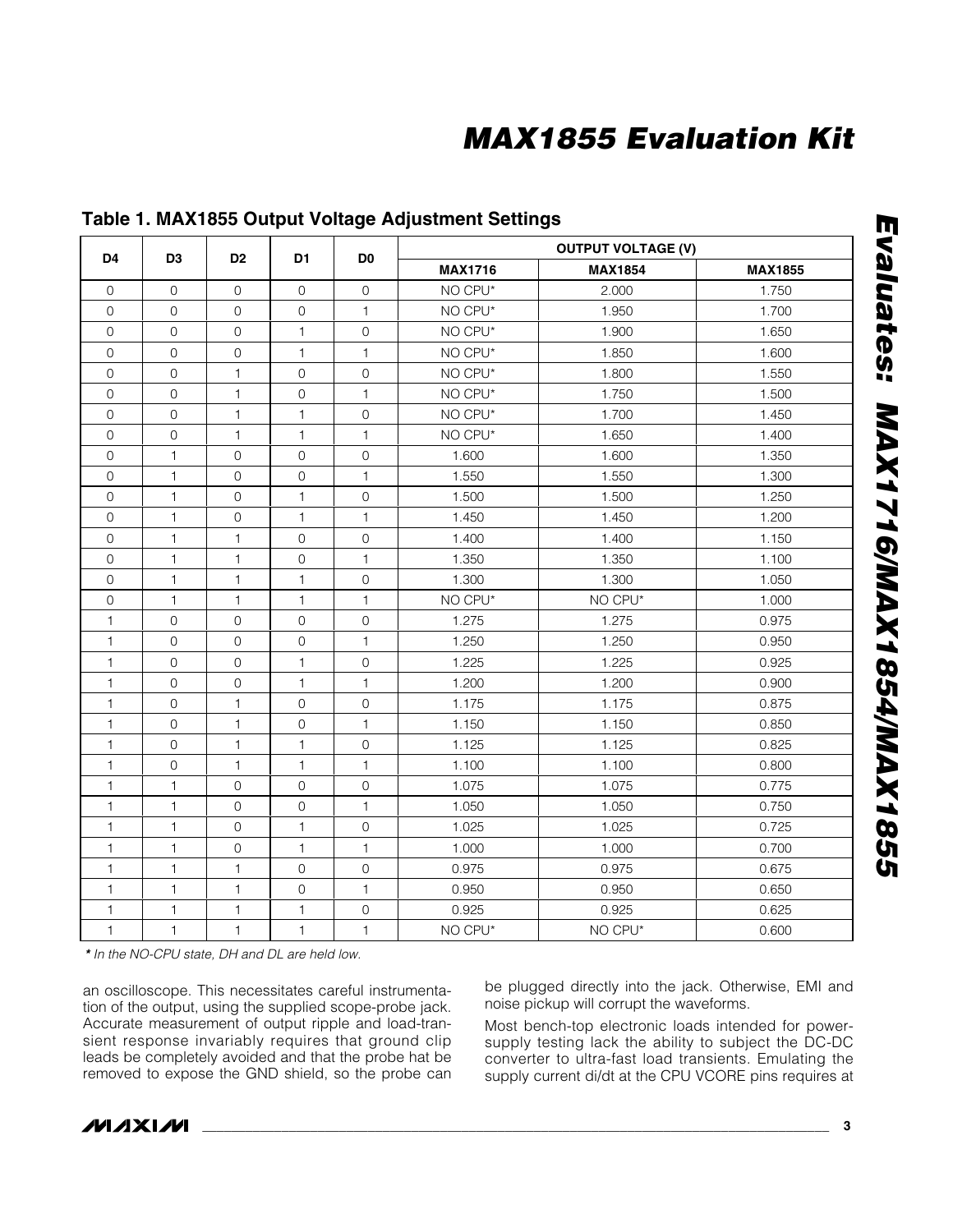least 10A/µs load transients. One easy method for generating such an abusive load transient is to solder a MOSFET, such as an MTP3055 or 12N05, directly across the scope-probe jack. Then drive its gate with a strong pulse generator at a low duty cycle (10%) to minimize heat stress in the MOSFET. Vary the high-level output voltage of the pulse generator to vary the load current.

To determine the load current, you might expect to insert a meter in the load path, but this method is prohibited here by the need for low resistance and inductance in the path of the dummy-load MOSFET. There are two easy alternative methods of determining how much load current a particular pulse-generator amplitude is causing. The first and best is to observe the inductor current with a calibrated AC current probe, such as a Tektronix AM503. In the buck topology, the load current is equal to the average value of the inductor current. The second method is to first put on a static dummy load and measure the battery current. Then, connect the MOSFET dummy load at 100% duty momentarily, and adjust the gate-drive signal until the battery current rises to the appropriate level (the MOS-FET load must be well heatsinked for this to work without causing smoke and flames).

| <b>SUPPLIER</b>                   | <b>PHONE</b> | <b>FAX</b>   |
|-----------------------------------|--------------|--------------|
| Central<br>Semiconductor          | 516-435-1110 | 516-435-1824 |
| Dale-Vishay                       | 402-564-3131 | 402-563-6418 |
| Fairchild                         | 408-721-2181 | 408-721-1635 |
| International<br>Rectifier        | 310-322-3331 | 310-322-3332 |
| Kemet                             | 408-986-0424 | 408-986-1442 |
| Nihon                             | 847-843-7500 | 847-843-2798 |
| ΟN<br>Semiconductor<br>(Motorola) | 602-303-5454 | 602-994-6430 |
| Panasonic                         | 714-373-7939 | 714-373-7183 |
| Sanyo                             | 619-661-6835 | 619-661-1055 |
| STM-<br>Microelectronics          | 617-259-0300 | 617-259-9442 |
| Sumida                            | 708-956-0666 | 708-956-0702 |
| Taiyo Yuden                       | 408-573-4150 | 408-573-4159 |
| <b>TDK</b>                        | 847-390-4373 | 847-390-4428 |

*Component Suppliers*

*Note: Please indicate that you are using the MAX1855, MAX1716, or MAX1854 when contacting these component suppliers.*

### *Jumper Settings*

#### **Table 2. Jumper JU1 Functions (Shutdown Mode)**

| <b>SHUNT</b><br><b>LOCATION</b> | <b>SHDN</b><br><b>PIN</b>       | <b>MAX1855</b><br><b>OUTPUT</b>      |
|---------------------------------|---------------------------------|--------------------------------------|
| ΟN                              | Connected<br>to V <sub>CC</sub> | MAX1855 enabled                      |
| OFF                             | Connected<br>to GND             | Shutdown mode, $V_{\text{OUT}} = 0V$ |

### **Table 3. Jumper JU2 Functions (Low-Noise Mode)**

| <b>SHUNT</b><br><b>LOCATION</b> | <b>SKIP</b><br>PIN              | <b>MAX1855</b><br><b>OUTPUT</b>                                                                                                     |
|---------------------------------|---------------------------------|-------------------------------------------------------------------------------------------------------------------------------------|
| ON                              | Connected<br>to V <sub>CC</sub> | Low-noise mode, forced<br>fixed-frequency PWM<br>operation                                                                          |
| OFF                             | Connected<br>to GND             | Normal operation, allows<br>automatic PWM/PFM<br>switchover for pulse-skipping<br>at light load, resulting in<br>highest efficiency |

### **Table 4. Jumpers JU3/JU4/JU5 Functions (Switching-Frequency Selection)**

| <b>JUMPER</b>                       | <b>SHUNT</b><br><b>LOCATION</b> | <b>TON PIN</b>     | <b>FREQUENCY</b><br>(kHz) |
|-------------------------------------|---------------------------------|--------------------|---------------------------|
| JU3                                 | ON                              | Connected          |                           |
| <b>JU4, JU5</b>                     | OFF                             | to REF             | 400                       |
| JU4                                 | ON                              | Connected          | 200                       |
| JU3, JU5                            | <b>OFF</b>                      | to V <sub>CC</sub> |                           |
| JU5                                 | OΝ                              | Connected          | 550                       |
| JU3, JU4                            | OFF                             | to GND             |                           |
| <b>JU3, JU4,</b><br>JU <sub>5</sub> | OFF                             | Floating           | 300                       |

*Note: Don't change the operating frequency without first recalculating component values because the frequency has a significant effect on the peak current-limit level, MOSFET heating, preferred inductor value, PFM/PWM switchover point, output noise, efficiency, and other critical parameters.*

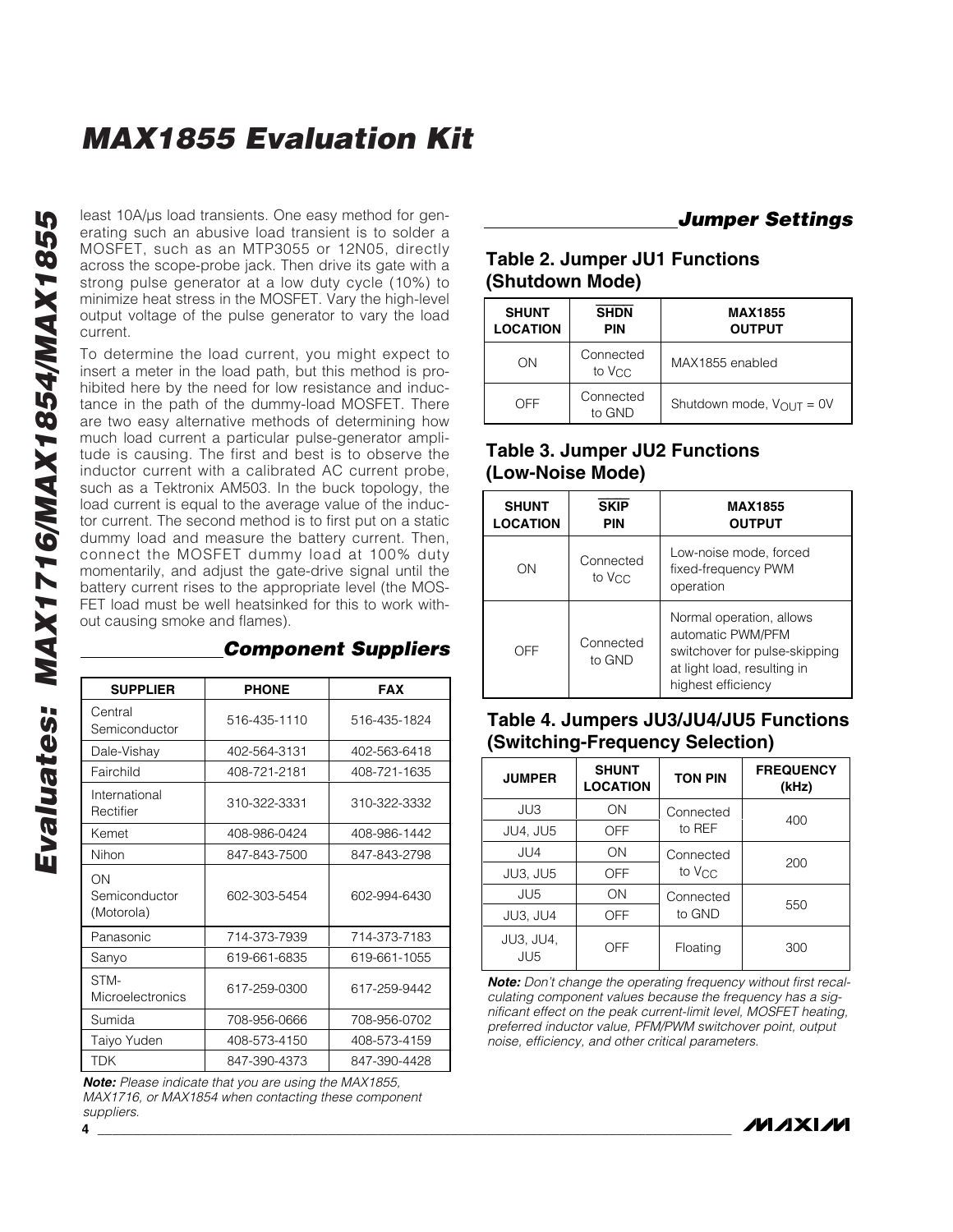### **Table 5. Jumper JU6 Functions (Fixed/Adjustable Current-Limit Selection)**

| <b>SHUNT</b><br><b>LOCATION</b> | <b>ILIM PIN</b>                                                                                                                                     | <b>CURRENT-LIMIT</b><br><b>THRESHOLD</b> |
|---------------------------------|-----------------------------------------------------------------------------------------------------------------------------------------------------|------------------------------------------|
| OΝ                              | Connected to V <sub>CC</sub>                                                                                                                        | 120mV                                    |
| OFF                             | Connected to resistor<br>divider R6/R12.<br>Refer to the Setting the<br>Current Limit section in<br>the MAX1855 data sheet<br>for more information. | Adjustable<br>between 50mV<br>and 200mV. |

### **Table 6. Troubleshooting Guide**

| <b>SYMPTOM</b>                                                                                                                                                           | <b>POSSIBLE PROBLEM</b>                                                                                   | <b>POSSIBLE PROBLEM</b>                                                                                                                                                                                                                                                     |
|--------------------------------------------------------------------------------------------------------------------------------------------------------------------------|-----------------------------------------------------------------------------------------------------------|-----------------------------------------------------------------------------------------------------------------------------------------------------------------------------------------------------------------------------------------------------------------------------|
| Circuit won't start when<br>power is applied.                                                                                                                            | Power-supply sequencing: +5V bias supply<br>was applied first.                                            | Cycle SHDN Press the RESET button.                                                                                                                                                                                                                                          |
|                                                                                                                                                                          | Output overvoltage due to shorted high-side<br>MOSFET.                                                    | Replace the MOSFET.                                                                                                                                                                                                                                                         |
| Circuit won't start when                                                                                                                                                 | Output overvoltage due to load recovery<br>overshoot.                                                     | Reduce the inductor value, raise the switching<br>frequency, or add more output capacitance.                                                                                                                                                                                |
| RESET is pressed, +5V bias<br>supply cycled.                                                                                                                             | Transient overload condition.                                                                             | Add more low-ESR output capacitors.                                                                                                                                                                                                                                         |
|                                                                                                                                                                          | Broken connection, bad MOSFET, or other<br>catastrophic problem.                                          | Troubleshoot the power stage. Are the DH<br>and DL gate-drive signals present?<br>Is the 2V VREF present?                                                                                                                                                                   |
| On-time pulses are erratic or<br>have unexpected changes<br>in period.                                                                                                   | VBATT power source has poor impedance<br>characteristic.                                                  | Add a bulk electrolytic bypass capacitor<br>across the bench-top power supply or<br>substitute a real battery.                                                                                                                                                              |
| Load-transient waveform<br>shows excess ringing.<br><b>OR</b><br>LX switching waveform<br>exhibits double-pulsing<br>(pulses separated only by a<br>400ns min off-time). | Instability due to low-ESR ceramic or polymer<br>capacitors placed across fast feedback path<br>(FB-GND). | Add parasitic PC board trace resistance<br>between the LX-FB connection and the ceramic<br>capacitor.<br><b>OR</b><br>Substitute a different capacitor type<br>(OS-CON, tantalum, aluminum electrolytic,<br>and polymer types work well).                                   |
| Excessive EMI, poor<br>efficiency at high input<br>voltages.                                                                                                             | Gate-drain capacitance of N2/N3 is causing<br>shoot-through cross-conduction.                             | Observe the gate-source voltage of N2/N3<br>during the low-to-high LX node transition<br>(this requires careful instrumentation).<br>Is the gate voltage being pulled above 1.5V,<br>causing N2/N3 to turn on? Use a smaller<br>low-side MOSFET or add a BST resistor (R7). |
| Poor efficiency at high input<br>voltages, N1/N4 get hot.                                                                                                                | N1/N4 have excessive gate capacitance.                                                                    | Use a smaller high-side MOSFET or<br>add more heatsinking.                                                                                                                                                                                                                  |

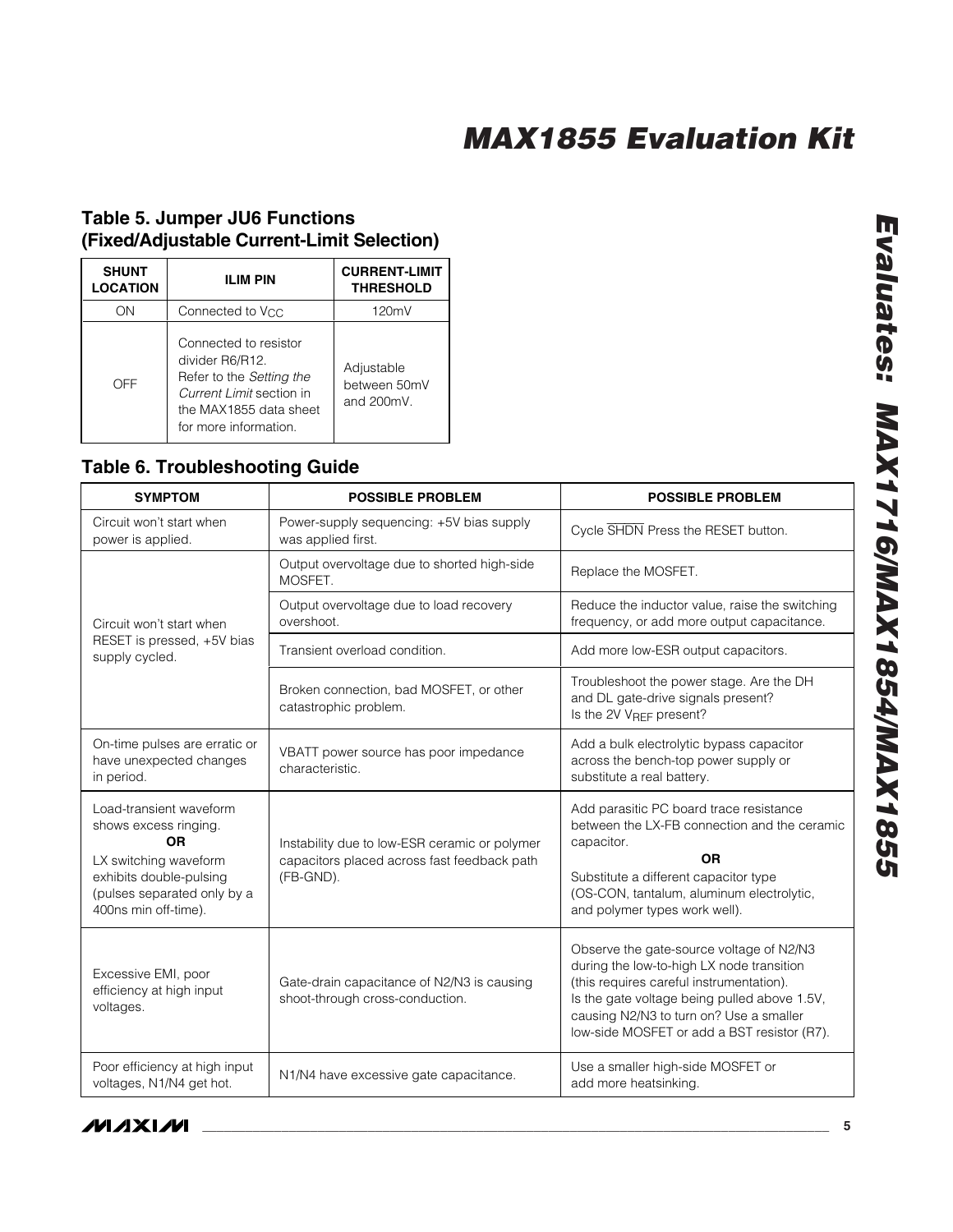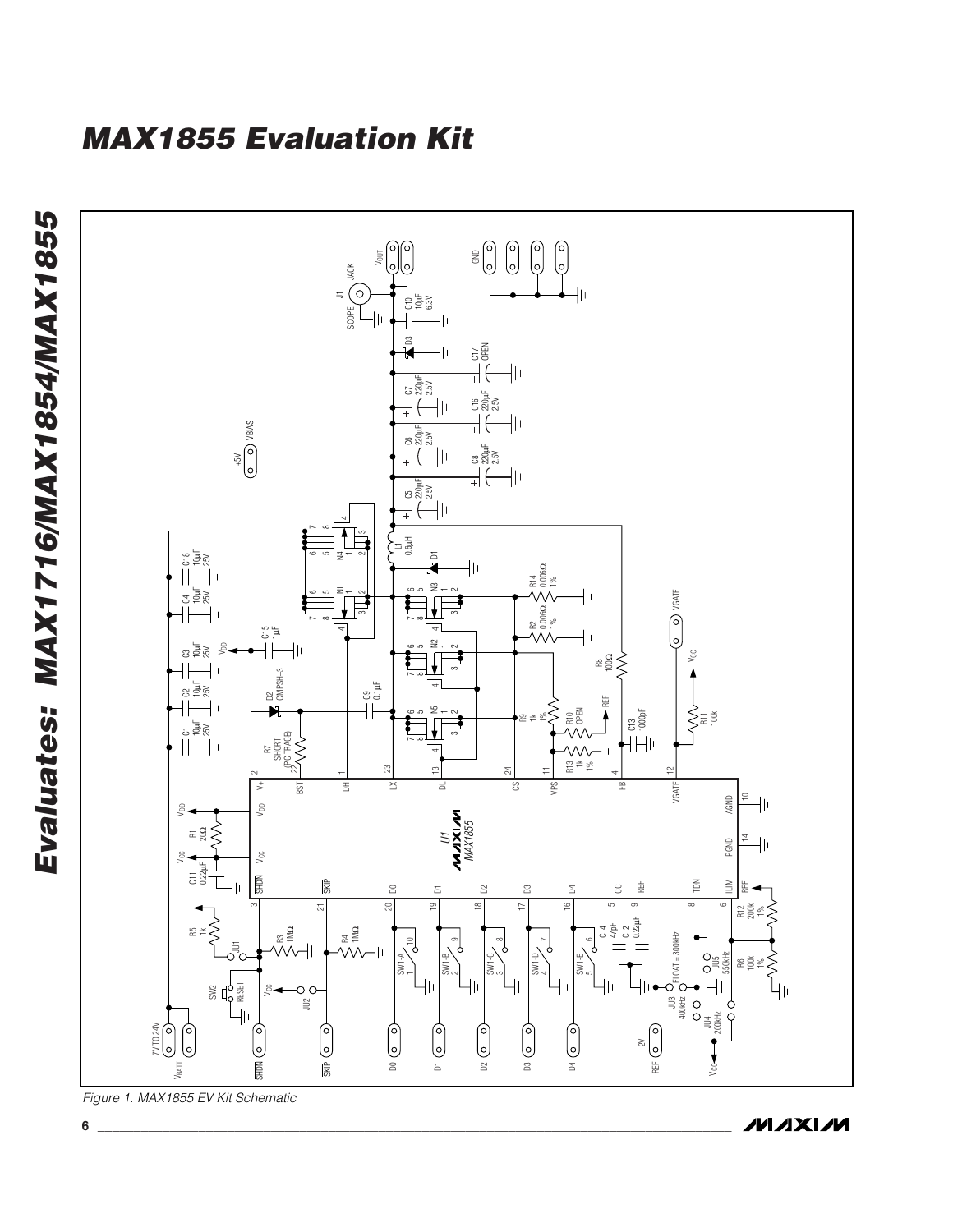

*Figure 2. MAX1855 EV Kit Component Placement Guide—Top Silkscreen*



*Figure 3. MAX1855 EV Kit PC Board Layout—Component Side*



*Figure 4. MAX1855 EV Kit PC Board Layout—Layers 2 and 3 Figure 5. MAX1855 EV Kit PC Board Layout—Solder Side*